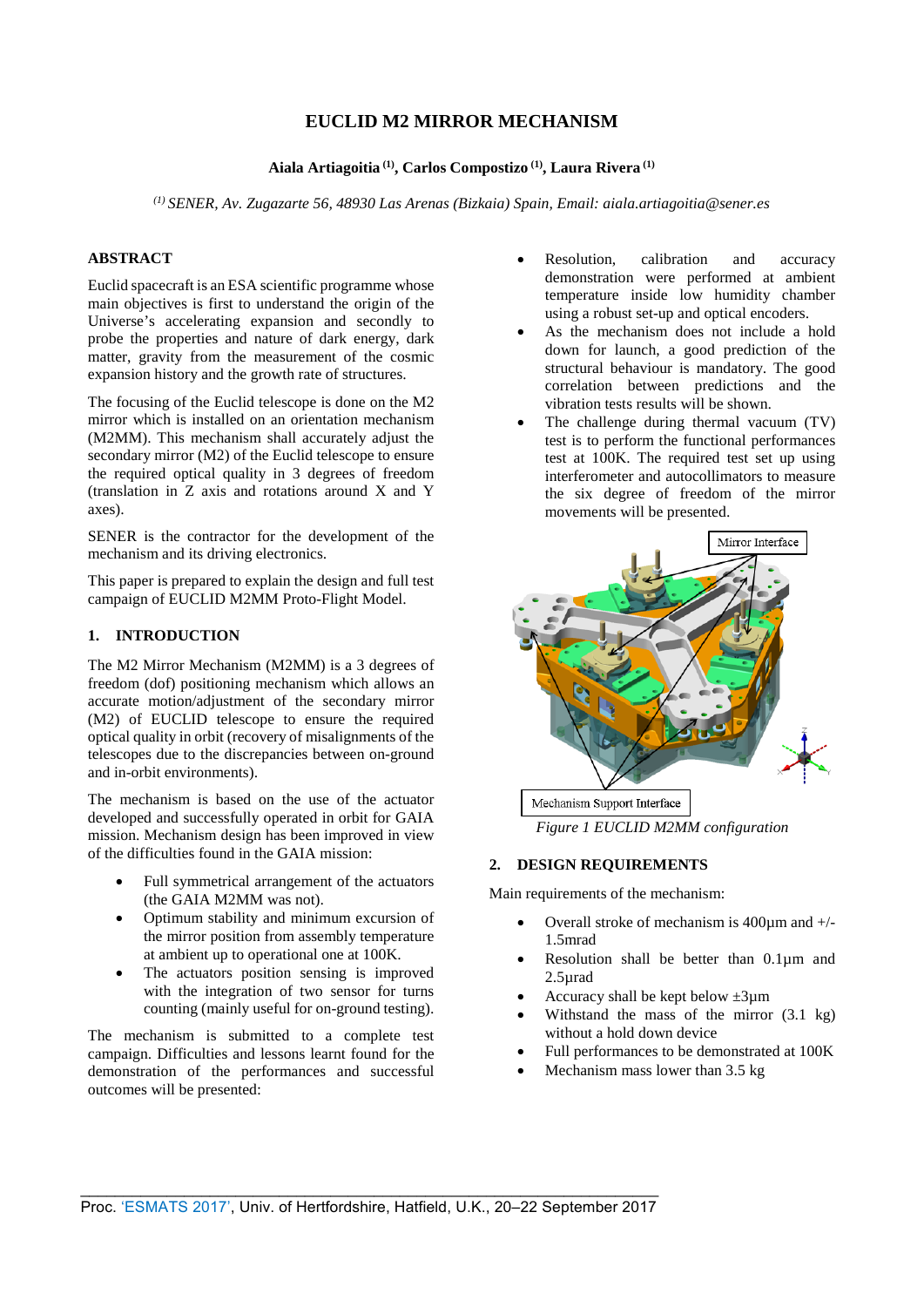#### **3. GENERAL M2MM CONFIGURATION**

The M2MM is the link between the optical bench and the secondary mirror and shall provide capability to adjust it in three dof, one translation and two rotations. The M2MM shall also maintain the position of the M2 mirror from the position defined during telescope alignment on ground, launch and in orbit transfer environment without any hold down device.

The M2MM is composed of three linear actuators, which provide the desired three dof motion. The displacement in Z is obtained with the three actuators acting at same time. The two rotations are obtained by a differential linear displacement of the three actuator, which are placed in a triangular symmetrical arrangement.

The joint between fixed interface (I/F) and tray and M2 mirror and tray is based on flexible elements.

# **4. GENERAL ACTUATOR CONFIGURATION**

The linear actuator for the EUCLID M2MM is a mechanism that provides 55nm resolution over a travel of 400µm with stable position at any point of the stroke. It also has high load capability to withstand launch loads without back driving.

The different components of the actuator are basically:

- A motor-reducer from CDA Intercorp, which includes a stepper motor and three stages gear reducer with a M3 thread spindle at output.
- A symmetrical flexible structure, which includes two levers, two flexural joints or pivots, the output interface providing a reduction ratio and the I/F to fix to the M2MM tray.
- A primary Vespel SP3 nut which joins the flexible structure via two blades to the spindle.
- A secondary Vespel SP3 nut preloading the primary nut contact at any position within the stroke.
- Two end stops at the beginning and end of the stroke for nut and blades protection and zeroing.
- Two micro-switches one main and one redundant for turns counting.
- A support structure where the motor-reducer and the top support of the spindle are mounted.

# **Resolution at Motor-reducer and Actuator Level**

The selected stepper motor is a 6 pole motor (30 deg/step) with a reduction stage at the output of the motor of 90. Hence, rotational resolution at motorreducer output is 0.333deg/step.

This motor actuates a spindle-nut, providing a linear displacement in the axis of symmetry of a mechanism

(called actuator input). The shaft pitch is 0.5mm. Linear resolution at motor-reducer output is 0.463µm/step.

The flexure structure provides a reduction ratio from this linear movement of the output. As this reduction mechanism is variable, the output displacement is different for the same step increment. The reduction ratio varies from 12.4 to 8.1. Maximum resolution at actuator output is 0.057µm/step and minimum resolution at actuator output is 0.037µm/step.



*Figure 2 Actuator* 



*Figure 3 Actuator main parts*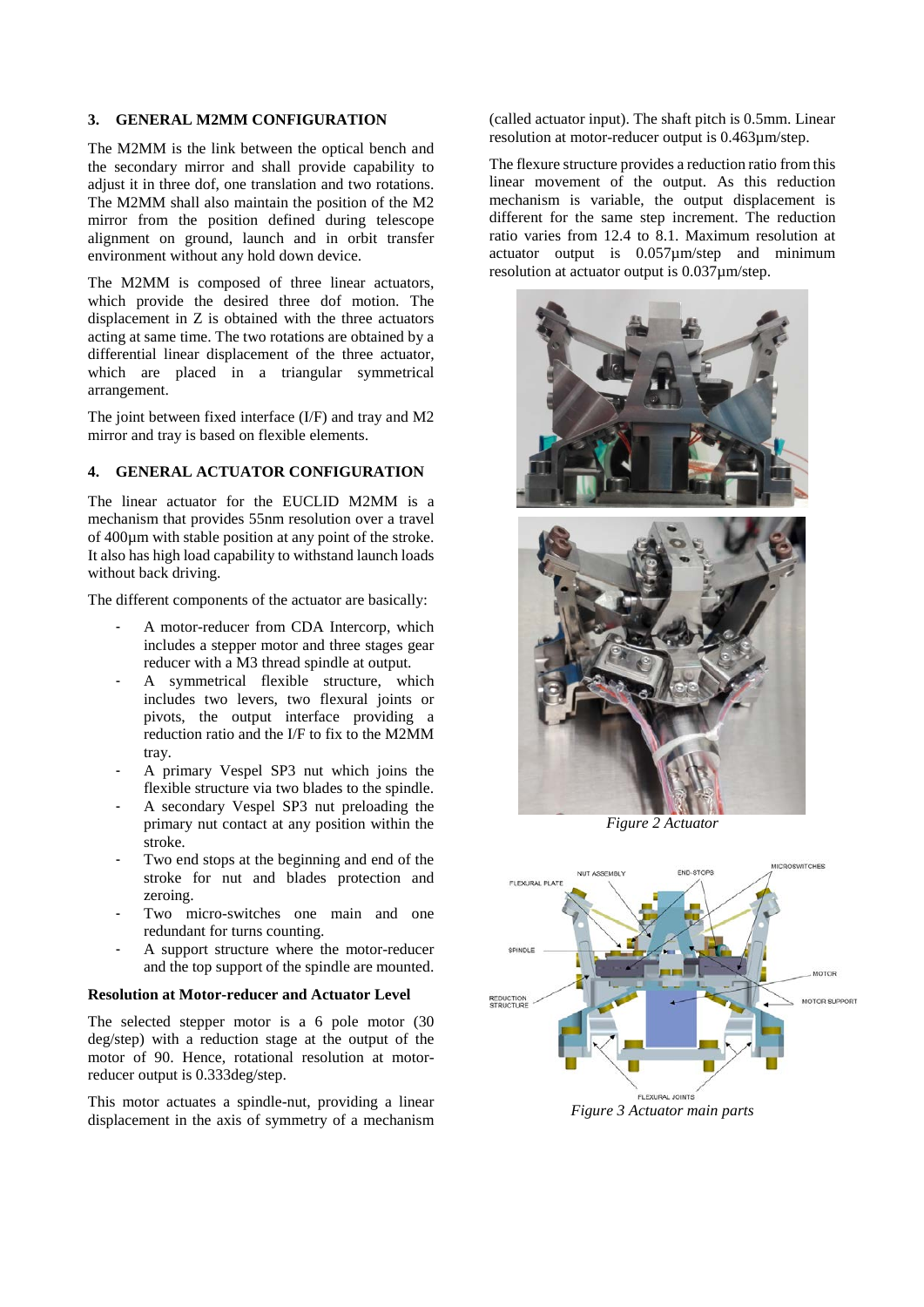#### **Motorization Margin**

The motor torque capabilities shall be at least 2 time larger than the factorized resistive torques.

Although most of the resistive torques are due to the loading of elastic elements where a factor of 1.2 is required, we have considered that all resistive torques are factorized by 1.5, and therefore, a total margin between the motor and the resistive torques of 3 had to be demonstrated.

Actuator motorization torque has been measured via measurement of threshold current. It has been checked that the actuator moves with 1/3 of the motor torque capabilities without losing steps.

The worst point of the stroke is close to the lower end stop, where the forces for deformation of the guides are maximum and the motorization margin minimum.

The resistive force of the guides is maximum at 100K due to the increase of the Ti6Al4V stiffness.

# **5. EVOLUTION OF MECHANISM REQUIREMENTS AND PERFORMANCES**

One point of interest is to show the evolution of the mechanism requirements and performances from the mechanism developed for the GAIA mission.

In [Figure 4](#page-2-0) is shown GAIA M2MM configuration to be compared with EUCLID M2MM, which is shown in [Figure 5.](#page-2-1)

<span id="page-2-0"></span>

*Figure 4 GAIA M2MM (PFM)*



*Figure 5 EUCLID M2MM*

<span id="page-2-1"></span>[Table 1](#page-2-2) shows the comparison of the main characteristics of the M2MM mechanism and actuator for GAIA and EUCLID missions.

| Perform.                        | GAIA                                      | <b>EUCLID</b>                         |  |
|---------------------------------|-------------------------------------------|---------------------------------------|--|
| M <sub>2</sub> Mirror Mass      | $1.9$ Kg                                  | $<$ 3.1 Kg                            |  |
| M2MM mass/QS                    | $<$ 5.0 Kg / 30g                          | $<$ 3.0 Kg / 28g                      |  |
| First resonance<br>frequency    | $128$ Hz                                  | 161 Hz                                |  |
| D.o.f. control                  | 5 axes                                    | 3 axes                                |  |
| <b>Actuator Total</b><br>Stroke | $+/-$ 315 µm                              | $+/- 220 \mu m$                       |  |
| Mechanism Op.<br>Stroke         | $+/- 275 \mu m /$<br>$+/- 2000$ $\mu$ rad | $+/- 200 \mu m /$<br>$+/- 1500$ µrad  |  |
| Mechanism<br>Resol.             | $< 0.06 \mu m /$<br>$<$ 2 µrad            | $< 0.055$ µm /<br>$<$ 2 µrad          |  |
| Op. Temp.                       | 298K to 100K                              | 298K to 100K                          |  |
| Volume                          | L 260 x W 110<br>x H 150 mm               | Hexagonal 214<br>$mm/H$ 150 mm        |  |
| Position<br>Accuracy            | $\leq \pm 3$ µm<br>$\leq \pm 40$ µrad     | $\leq \pm 3$ µm<br>$\leq \pm 40$ µrad |  |

<span id="page-2-2"></span>*Table 1 GAIA vs EUCLID M2MM performances*

#### **6. EVOLUTION OF MECHANISM DESIGN**

Mechanism design has been improved in view of new requirements and difficulties found in GAIA mission:

1. Thermo-elastic stability: With respect to XY plane, the implemented solution has been performed via a symmetric design to guarantee that the interface point with the M2 mirror does not move with thermo-elastic deflection. With respect to Z axis, the distance between mirror and mechanism interfaces has been decreased to the minimum leading to minimum thermo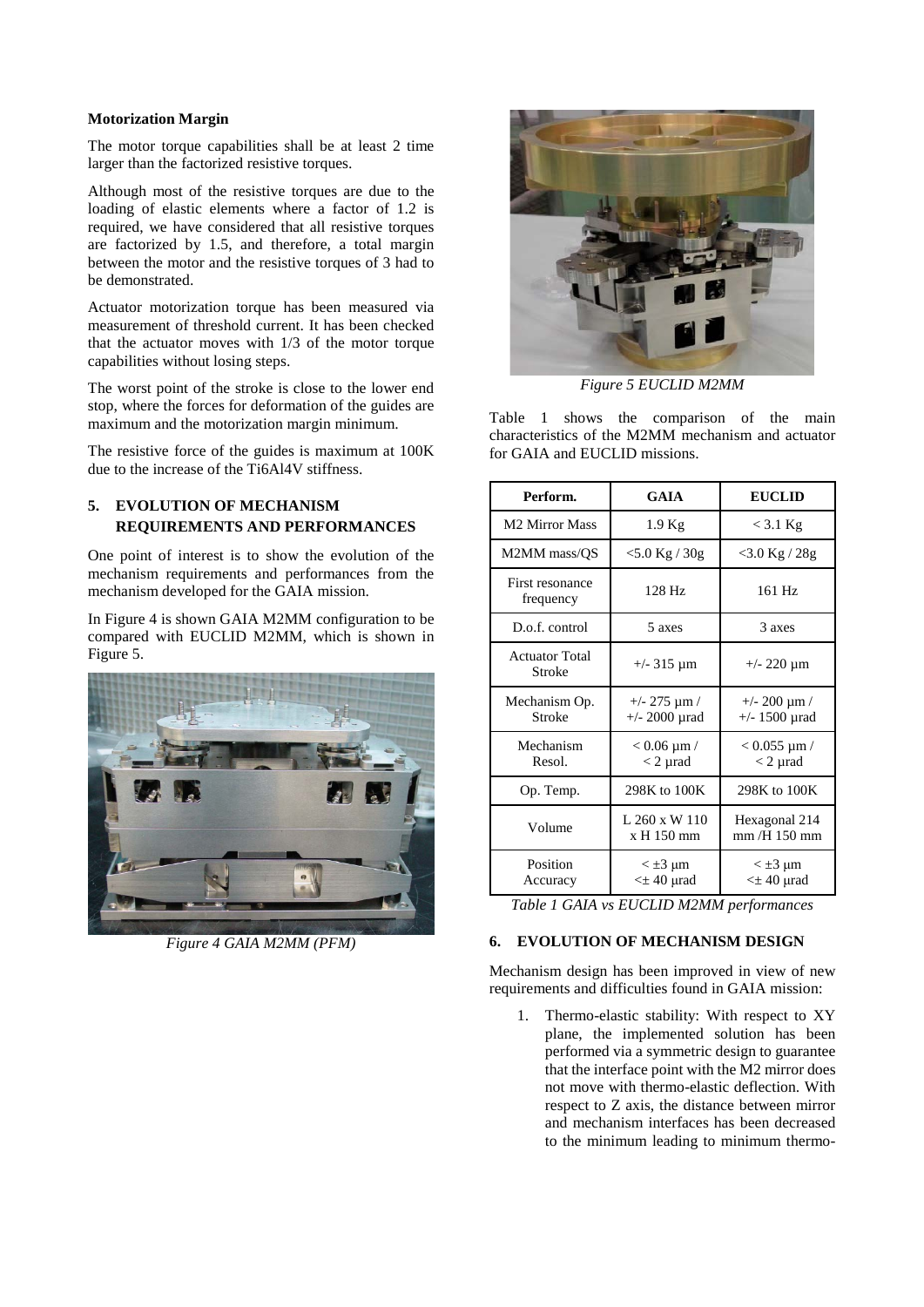elastic distortions from ambient to operation temperature.



*Figure 6 EUCLID M2MM with offloading devices*

- 2. Three dofs instead of five dofs: The mechanism design is simplified by removing X and Y axes of movement. However, the drawback comes keeping the accuracy in  $X \& Y$  axes having only the three Z axis actuators movements. Cross-talks displacements cannot be compensated.
- 3. Mass reduction: The mass of the mechanism is reduced to 3kg instead of 5kg.
- 4. Actuator sensors: They are implemented for on-ground purposes as a turn counter and since they are not allocated at 180º apart, the direction of rotation can be also known by noticing which one is switched on and off firstly with respect to the other.

During functional tests it is verified the optimum repeatability of micro-switches activation.



*Figure 7 Micro-switches position into the actuator*

### **7. PFM TEST CAMPAIGN**

The whole PFM test campaign includes:

- CDA motor-reducer test at CDA premises
- Repetition of individual CDA motor-reducer test at SENER premises
- Actuator functional test (functional performances at ambient)
- M2MM functional tests
- M2MM vibration test
- M2MM TV test. Thermal cycling and functional test at 100K.

The major effort during the test campaign was dedicated to the functional performances verification. The final objective of the functional tests is to obtain the calibration curves for the kinematic model of the mechanism.

Two were the major difficulties to be solved during functional tests, derived from the lubrication of the motor-reducer and the high resolution of the mechanism.

Because of the  $MoS<sub>2</sub>$  lubrication of the motor-reducer ball bearings and gears, all the actuations of the mechanism and measurement at ambient conditions had to be performed in a humidity control chamber to prevent degradation of the lubrication. This limits the selection of the instrumentation, and makes more difficult the change between different configurations during testing.

The high resolution of the mechanism requires a careful selection of the test instrumentation, compatible with restrictions imposed by the humidity control chamber and TV chamber, and able to measure the small displacements of the mechanism movement. Finally, for ambient measurements linear encoders were selected, whereas for vacuum measurements laser interferometers and autocollimators.

#### **Moto-reducer and Actuator tests**

The objectives of the test are:

- To measure the motor and actuator friction, and to verify motorization margin
- To check functional aspects such as stroke, repeatability, and end stops operation
- To verify telemetry

All motor-reducer and actuator tests were done inside the humidity control chamber. The first step was to verify motor-reducer main requirements.

Measurements are performed in two configurations using a DC external motor joined to a torquimeter and an angular encoder.

Holding torque and internal frictions measurements are done from motor shaft, as can be seen i[n Figure 8.](#page-4-0)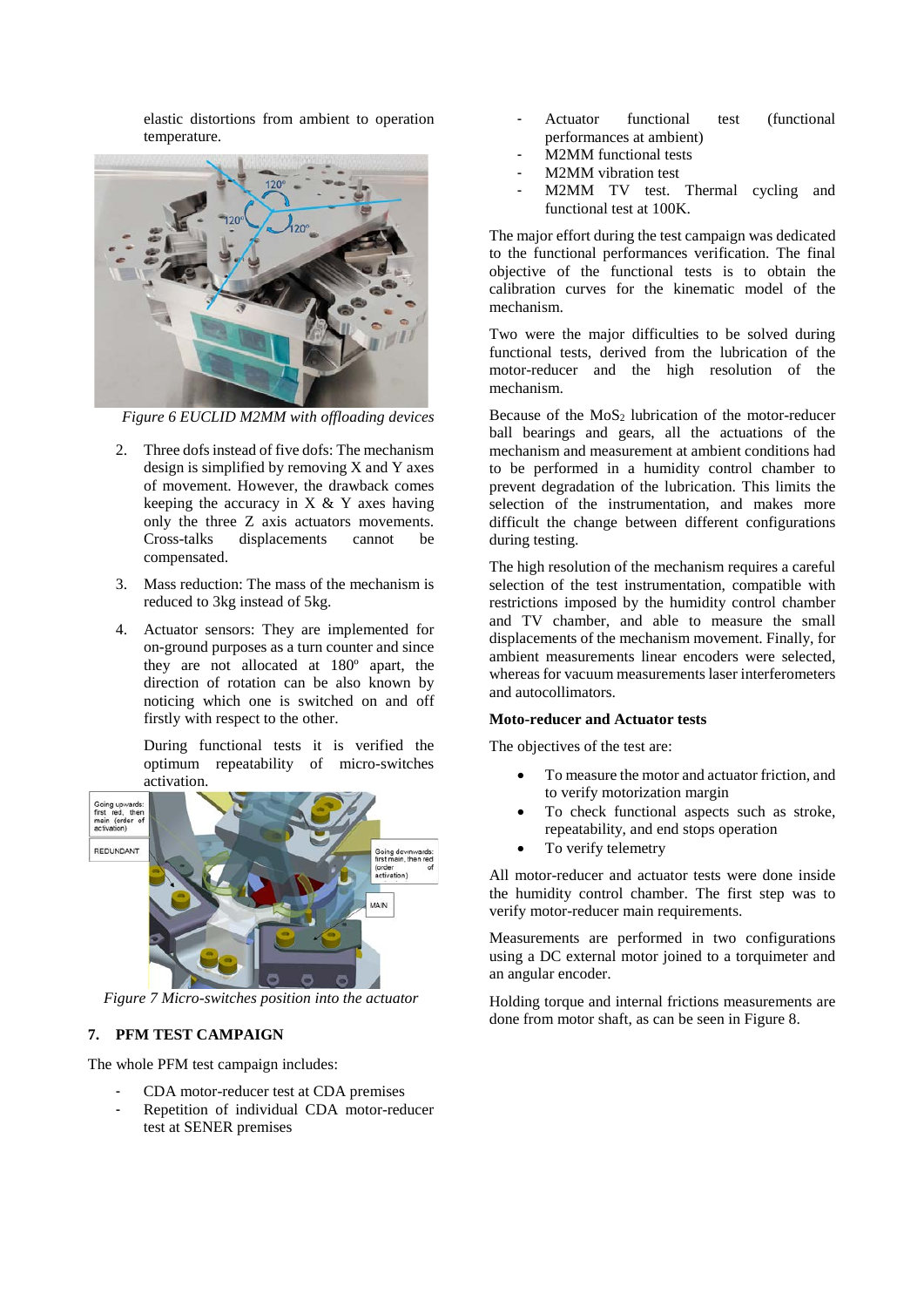

*Figure 8 Motor-reducer test from motor shaft*

<span id="page-4-0"></span>The configuration shall be changed in order to measure motor-reducer backlash, back-driving and maximum torque. The DC external motor is joined to motorreducer output metric screw.

The configuration of the set-up is changed inside the humidity control chamber, therefore, the motor-reducer is not exposed to ambient humidity.



*Figure 9 Motor-reducer test from output metric screw*

Once the motor-reducer is assembled with actuator pieces, functional aspects at actuator level are verified again.

The main difficulty is to perform the adjustment of end stops and micro-switches inside the humidity control chamber as the motor-reducer must not run at ambient.

Actuator stroke is measured using 2 linear optical encoders, one at each side of the actuator. Preliminary calibration curves are obtained to be used as baseline in whole mechanism functional test.



*Figure 10 Actuator functional test*

Calibration curve and calculated error for one actuator are shown in [Figure 11](#page-4-1) and [Figure 12](#page-4-2) respectively.



<span id="page-4-1"></span>

*Figure 12 Calculated error*

# <span id="page-4-2"></span>**Functional Tests at Ambient**

The first functional tests were done at SENER facilities at room temperature, inside the humidity control chamber.

In order to characterize the movement of the M2 mirror dummy, attached to the M2MM, six optical linear encoders were used[. Figure 13](#page-5-0) shows the test set-up with the encoders inside the humidity control chamber. With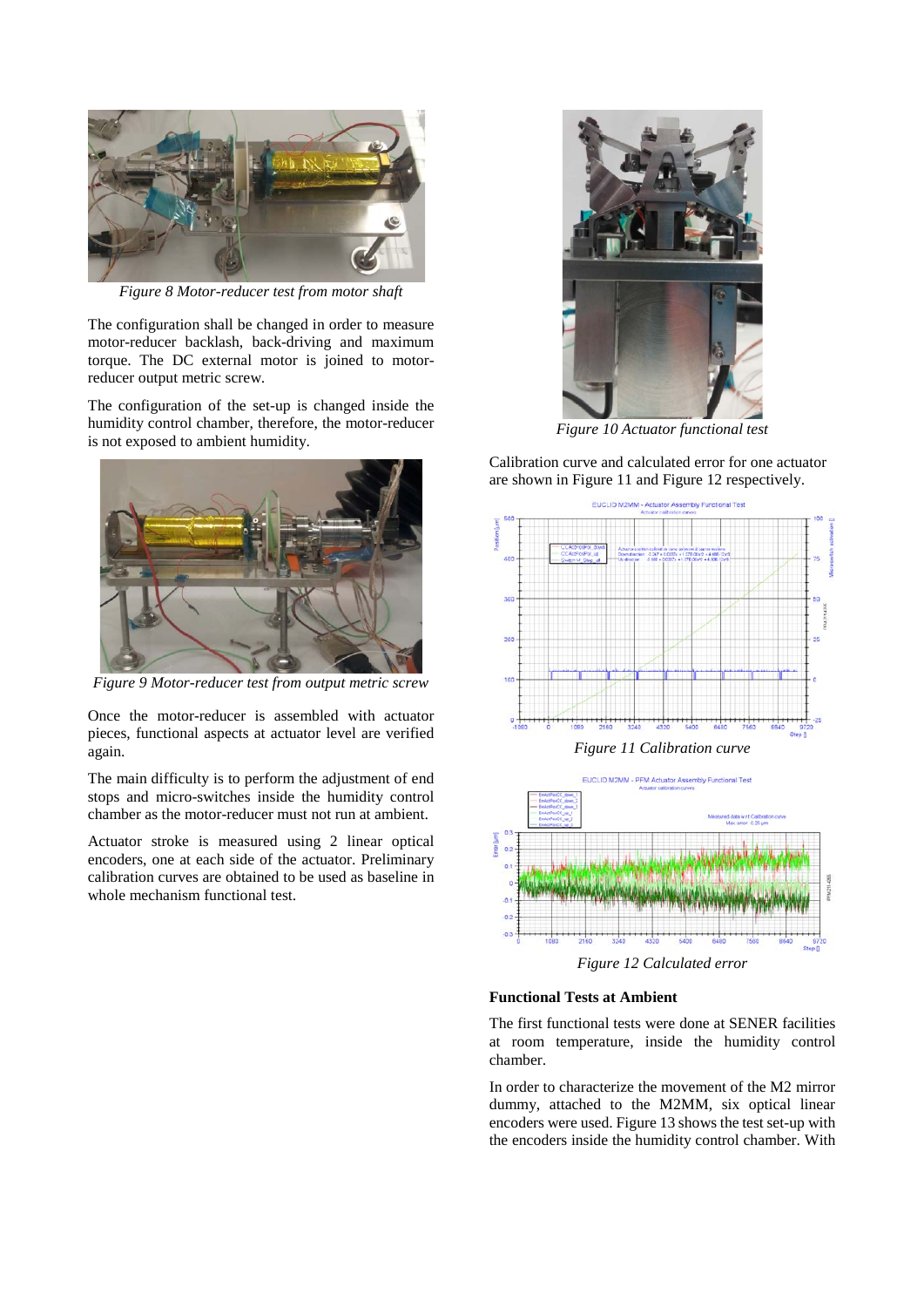this configuration, it was possible to measure the main movement of the mechanism (Z direction & X, Y rotations), and also the small translations and rotations in the other directions due to the cross-talk between axes.



*Figure 13 Test set-up for measurement of movement inside the humidity controlled chamber*

<span id="page-5-0"></span>One of the main objectives of this test was to measure the position of the mirror dummy for each step of the actuators. Therefore, optical encoders with 0.02µm resolution were selected, enough to achieve this goal.

Temperature of the mechanism was continuously monitored during testing with thermocouples, in order to determine the influence of the temperature variations on the measurement of the position.

The main objective of the test was to obtain calibration curves of the mechanism. The calibration curves are calculated via polynomial approximations. The position is measured accurately at several points along the stroke of the mechanism. This allows to stop the mechanism at desired points and to take a longer measurement for best filtering of the vibration.

Six cycles are performed to obtain calibration curves. Calibration curves are calculated as polynomial approximations. The average of six cycles is used for polynomial curve calculation. These approximation curves will differ from the final ones obtained in vacuum with interferometer but they have to be obtained for the predictions of the movements required for the start of the functional tests at M2MM level in thermal chamber. Final approximation curves are obtained during TV tests at M2MM level.

Resolution is calculated as the difference between two consecutive steps, and the polynomial approximation.

Positioning error is the difference between calibration curve and measured data.

During functional test it was also checked that microswitches are activated at every turn.



*Figure 14 Micro-switches operation along the stroke*

#### **Vibration Test**

The main goals of the vibration test were the following:

- Determine the first natural frequencies.
- Demonstrate the capability of the item to withstand the expected dynamic environment loads.
- Demonstrate that actuators remain in the same position during vibration.

The M2MM was tested assembled with dummy of the M2 mirror, as in [Figure 15.](#page-5-1)



*Figure 15 M2MM with mirror dummy installed*

<span id="page-5-1"></span>The M2MM was covered with a bag purged with 5X Nitrogen during vibration test in order to maintain ISO 5 cleanliness condition.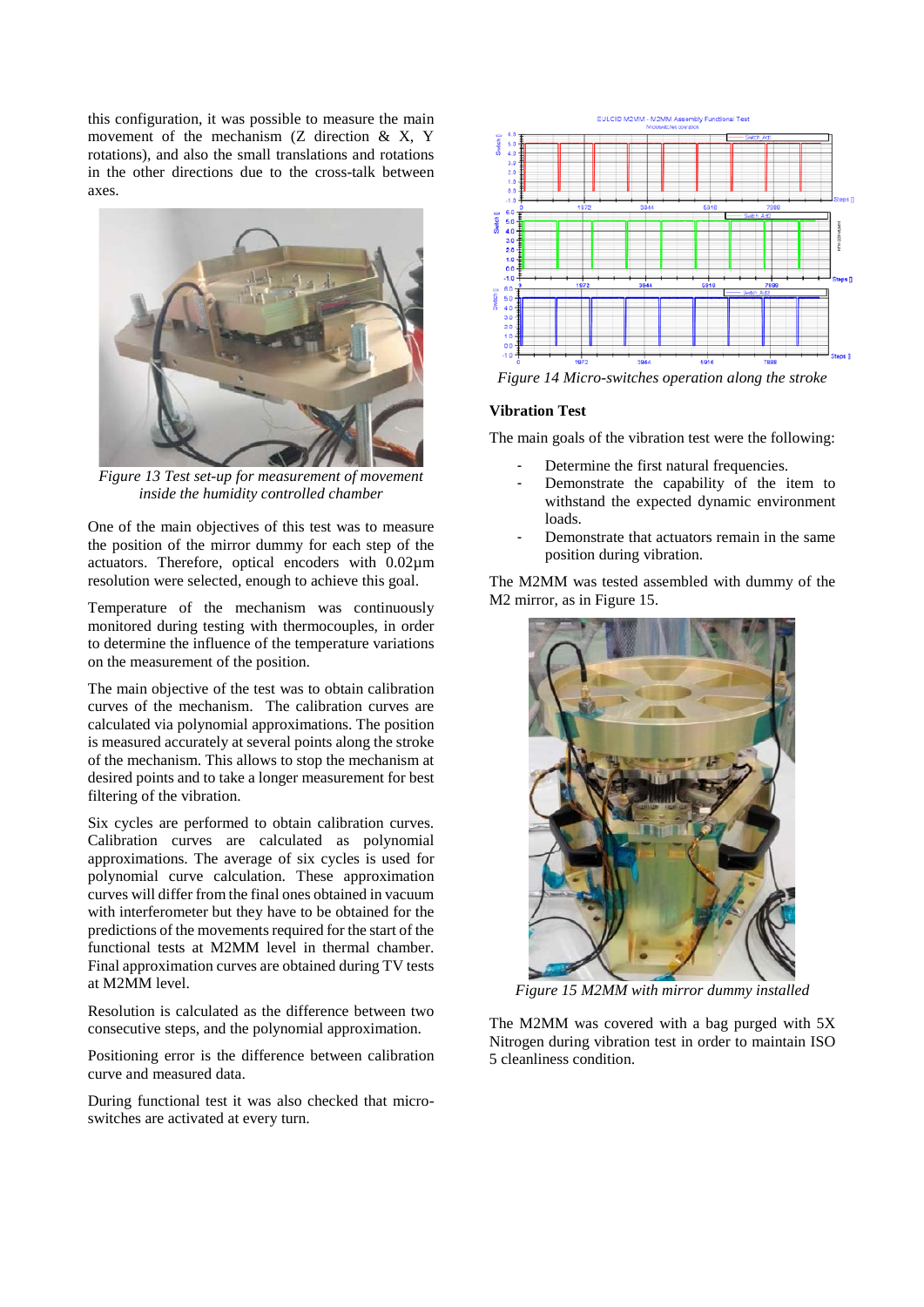

*Figure 16 M2MM ready for vibration test*

The first resonance frequency of the M2MM was at 161Hz.

During the test, it was also confirmed the good correlation between the predictions of the FEM and the results of the test, as can be appreciated in [Figure 17](#page-6-0) and [Figure 18.](#page-6-1)



<span id="page-6-0"></span>*Figure 17 FEM prediction for X-axis low level sine*



<span id="page-6-1"></span>*Figure 18 Test results for X-axis low level sine*

|  |  |  | The main modes in each direction are summarised in     |  |
|--|--|--|--------------------------------------------------------|--|
|  |  |  | Table 2, analysis data and measured data are compared: |  |

| Mode               | Main<br>direction | <b>Analysis</b><br>data<br>f[Hz] | <b>Measured</b><br>data<br>f[Hz] | Diff. $[\%]$ |  |  |
|--------------------|-------------------|----------------------------------|----------------------------------|--------------|--|--|
| 1 & 2              | X & Y             | 165                              | 161                              | 2%           |  |  |
| 4 & 5              | X & Y             | 309                              | 320                              | $-4%$        |  |  |
|                    | 7.                | 341                              | 336                              | 1%           |  |  |
| Table 2 Main modes |                   |                                  |                                  |              |  |  |

<span id="page-6-2"></span>Sine qualification level vibration loads are up to 28g in the frequency range of 25Hz to 35Hz and 5g at 140Hz. As the first eigenfrequency (161Hz) is out the sine vibration frequency range, no notching is required during sine qualification level.

Random qualification level are 17gRMS. The specified input is notched to 14gRMS in the fundamental global resonant frequencies, in order to limit the loads in the M2MM Interfaces.

After the test, it was verified that the three actuators of the mechanism remained in the same position during vibration, maintaining the location of the M2 mirror dummy. The actuator is moved downwards and the micro-switches are activated at same step from upper end stop than one recorded during functional tests.

Moreover, it was verified the correct performances of upper and lower end stops of the three actuators.

#### **Functional Thermal Vacuum Test**

Thermal vacuum cycling is performed at LINES laboratory at INTA facilities, including one nonoperational cycle between 333K and 100K, and three operational cycles between 323K and 100K. Functional tests will be performed at beginning and end of cycling, at 22ºC and at 100K, in order to measure the movement in 6 dof (Z translation,  $X & Y$  rotation, and cross-talks displacements and rotation) of the M2 mirror dummy at the top of M2MM. Functional tests at beginning of the cycling will be done to obtain the calibration curves of the mechanism. During the last cycle, functional test will be done to verify the pointing performance with the calibration curves obtained during the first cycle.

The functional measurements at vacuum will be done with optical methods through two of the optical windows of the TV chamber. The following instrumentation will be used:

- Three one-axis differential interferometers to measure translations along principal axes of the mechanism.
- Two electronic autocollimators to measure rotations around principal axes of the mechanism.